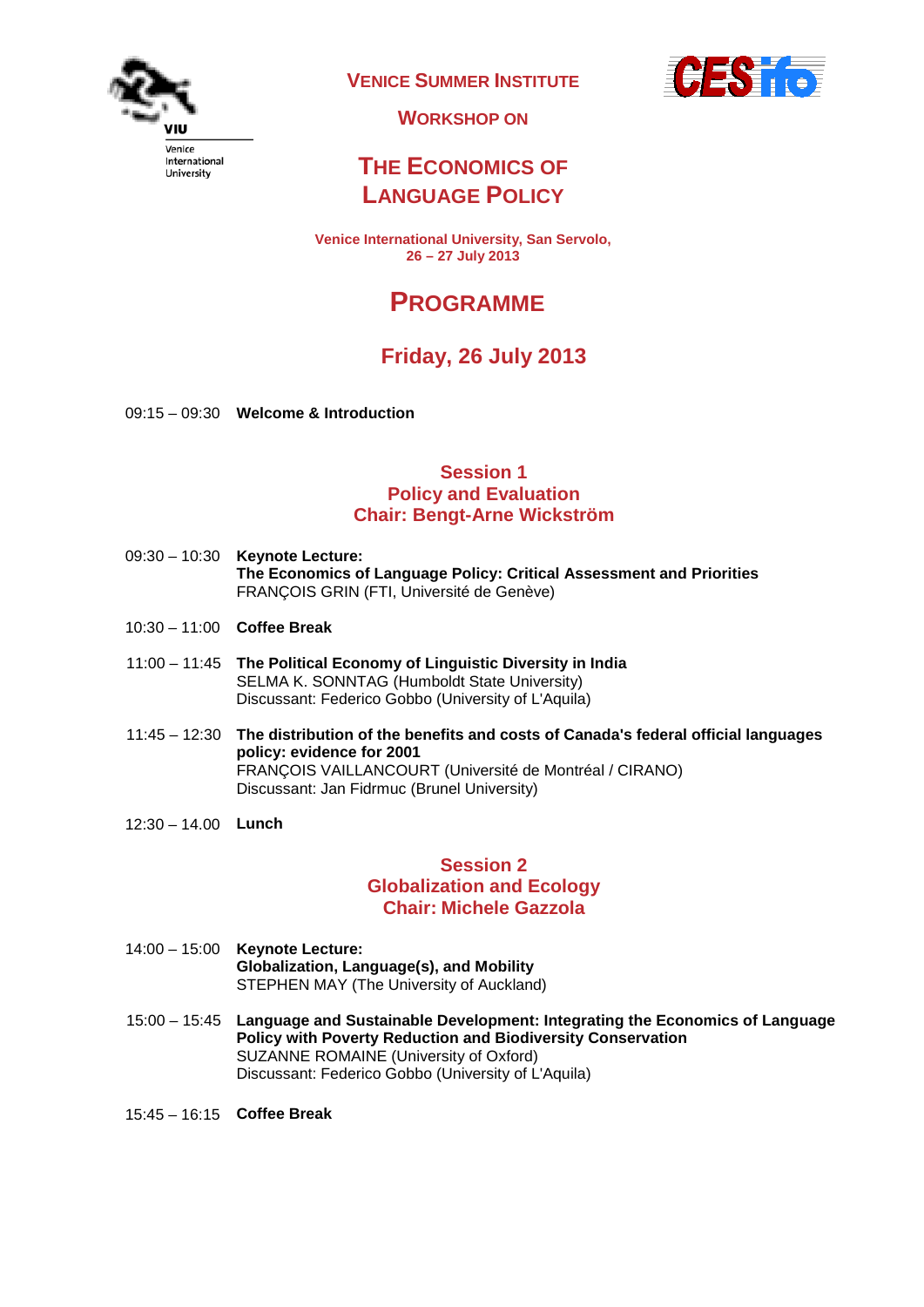

**VENICE SUMMER INSTITUTE**



**WORKSHOP ON**

## **THE ECONOMICS OF LANGUAGE POLICY**

**Venice International University, San Servolo, 26 – 27 July 2013**

### **Session 3 Education and Human Capital Chair: Bengt-Arne Wickström**

- 16:15 17:00 **Bilinguality and Economic Performance** ALISHER ALDASHEV (Kazakh-British Technical University of Almaty) Discussant: Walter Krämer (TU Dortmund University)
- 17:00 17:45 **English on the rise: access and resources in internationalization**  LAUREN ZENTZ (University of Houston) Discussant: Federico Gobbo (University of L'Aquila)
- 17:45 18:30 **English as the** *Lingua Franca* **and the Economic Value of other Languages: The Case of the Language of Work in the Montreal Labour Market** GILLES GRENIER (University of Ottawa) Discussant: Walter Krämer (TU Dortmund University)
- 19:30 Conference Dinner on San Servolo